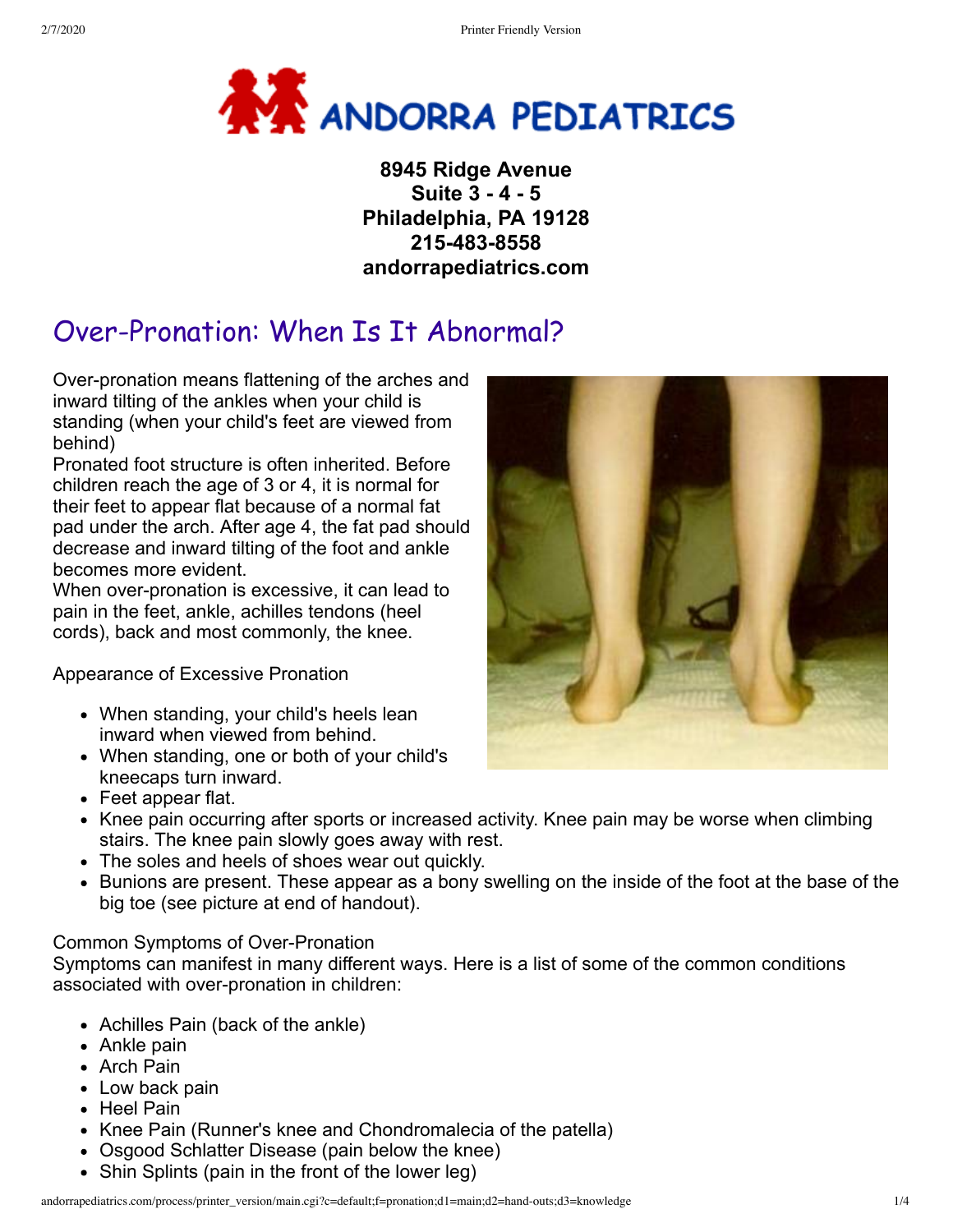## 2/7/2020 Printer Friendly Version



Over-pronation does not necessarily mean your child has "flat feet." Even though children's arches may be relatively high when they lie down or sit, over-pronation may not be seen until your child is standing. A certain amount of pronation is normal. During normal walking or running ("gait cycle"), the heel strikes the ground and the foot rolls inward to absorb shock and adapt to the surface. This gait cycle is even more important if the running surface is uneven. Over-pronation refers to pronation occurring at the wrong time in the gait cycle. Just before the foot pushes off, it should become a rigid lever as the arch rises and the ankle straightens. If instead, the arch remains flattened and the ankle remains turned inward, muscles and

tendons will be stressed and the foot will undergo excessive wear and tear. This can cause the foot bones to shift position, which results in additional stress of the bones and joints above the pronated foot. Over time, it is this stress that causes pain in the knees, ankles, feet and back.

Over Pronated Feet

Extreme Pronation of feet- notice Achilles tendon is angled outwards and inside of ankle is leaning towards the floor.



 $support = comfort$ 

Arch Supports (Over the Counter)

Arch supports may reduce over-pronation and provide enough support to be helpful for most children. Arch supports fit inside of your child's shoes and sneakers (full length) and provide more support to the arch (See pictures below for examples). Arch supports are available in pharmacies, sporting goods stores or can be ordered online.

Custom Made Orthotics

Orthotics (custom-made) are the most successful treatment for over-pronation. Made from high-impact plastics, orthotics fit comfortably in your child's shoes and sneakers. The use of orthotics eliminates the painful symptoms of over-pronation.

Plaster casts: Orthotics can also be molded from plaster casts of the feet in their corrected position. The casts are used in a laboratory to fabricate orthoses that precisely control the mechanics of your child's gait cycle.

Computer analysis: Some newer orthotics are made after a computer assessment of gait and foot function. With this method, your child walks on a pad, and a digitized readout of the foot pressure is displayed on a monitor. The computer is not actually used to make the device, but only to capture the impression of the foot.



## Who Makes Orthotics?

Custom orthotics are made by podiatrists (specialized foot doctors). Orthotics will last approximately 3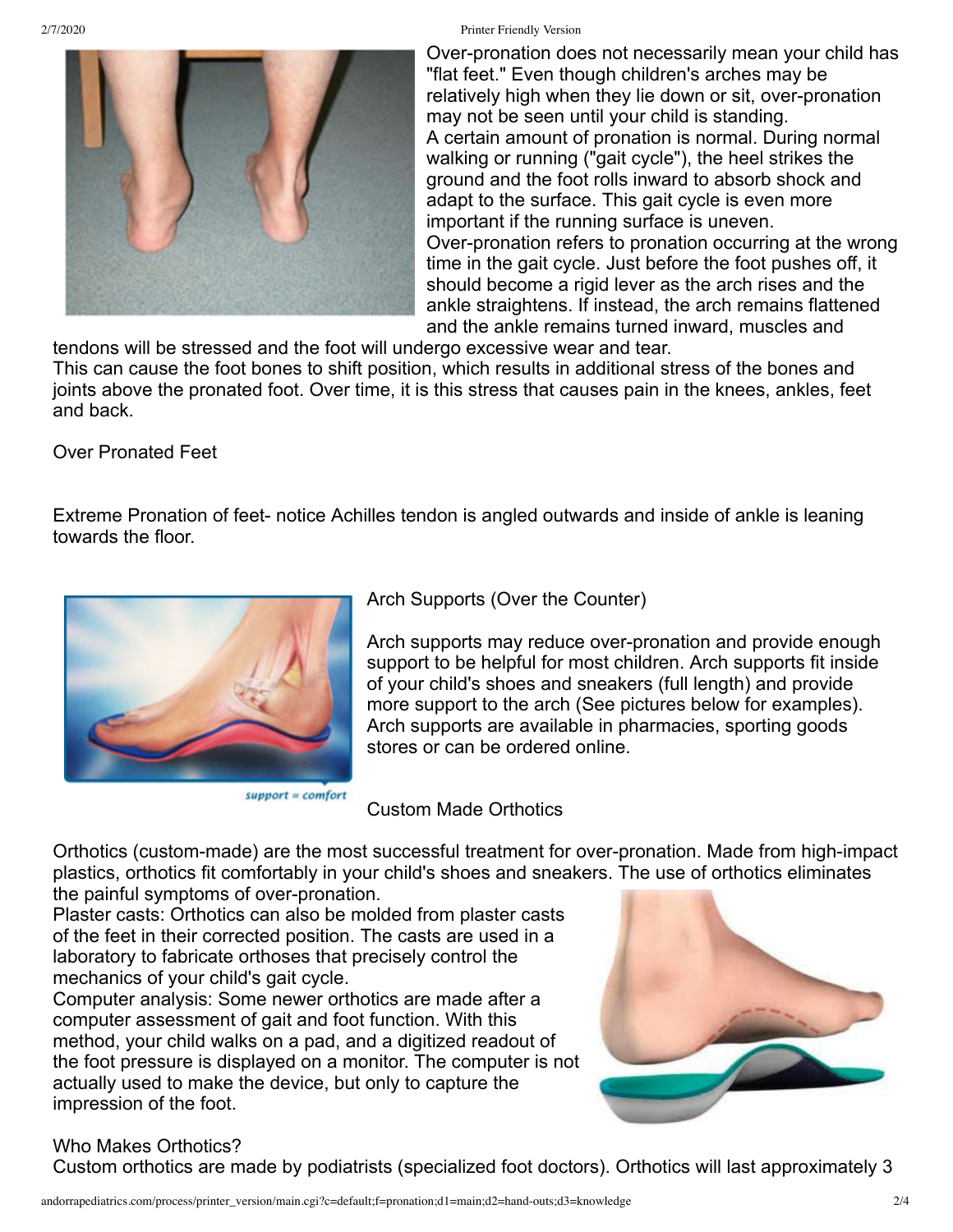years.

Is It Important To Lace Shoes and Sneakers Tight?

Soft-soled, lace-up walking shoes or good running shoes made for pronated feet may help relieve symptoms of over-pronation. Lacing shoes and sneakers tight will provide more ankle support and decrease pain.

When Should Arch Supports And Orthotics Be Worn?

Ideally, orthotics should be worn all day to provide the greatest relief of pain. Orthotics can be switched between everyday shoes and sports sneakers.



Flat Feet- How Do I Tell?

Babies have excessive fat in the arch area, so it appears as if they have flat feet. As they begin to walk, this extra fat disappears and their normal arch becomes more apparent. Many children up to the age of 4 appear to have flat feet when they actually have normal arches. The correct medical term is a Plano-valgus foot. "Plano" refers to the flattened arch, "Valgus" to the heel position away from the midline of the body.

A flat medial arch

What is a flat foot?

The most obvious deformity with a flat foot occurs on the inner side of the foot and arch. However if the arch on the inner side flattens this may result in the following:

- Heel cord (Achilles tendon) is directed outwards called a valgus position (see picture above)
- Front part of the foot is turned outwards from the mid-foot (see picture below)
- The Achilles tendon may also become tight as a result of the heel position
- The forefoot may need to rotate inwards to balance the heel position

A bunion is an enlargement of bone or tissue around the joint at the base of the big toe. The big toe may turn in toward the second toe, and the tissues surrounding the joint may become swollen and tender. Bunions take years to develop. A major cause of bunions is excessive pressure on the foot from over-pronation and the resulting development of flat feet.